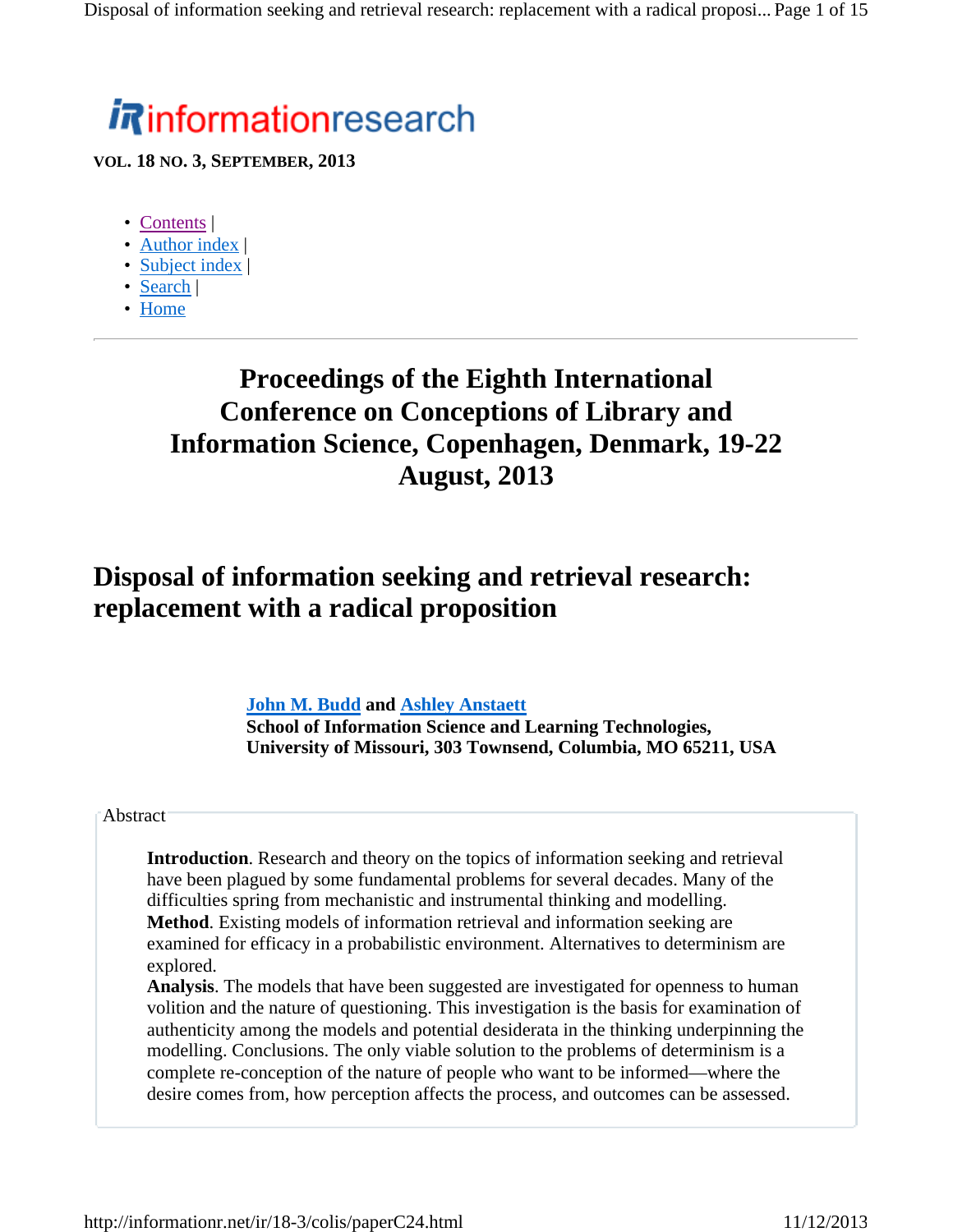**CHANGE FONT**

# **Introduction**

The purpose of this paper is to claim that a fundamentally altered conception of informing is needed. One aspect of the field of information studies must be acknowledged at the outset: the majority of studies in library and information science conducted to date consider information a noun. As such, the human interaction with the dynamics that are putatively addressed are limited to the existence of information as a noun. The limitation is akin to humans interacting with law, or medicine, instead of judicial action or advocacy, or healing. A person who needs legal advice is not concerned with statutes, but with the processes of interpreting and applying the statutes. A person with the symptoms of an illness is not like to care about anatomy, but wants a health professional to diagnose and treat the symptoms. In other words, descriptions of abstract nouns mean little to people interested in action; they desire strategies to effect the most advantageous action. A key to this conception is that emphasis is on inform (as verb, or informing as predicative gerund) rather than on information. Before proceeding with this claim, some background on the present state of thought and work is required. Some assumptions provide the foundations of the study of human information behaviour. Many of the assumptions follow cognitive science (although the cognitive science that dates back at least two decades) and psychology. A number of models have been expressed by several individuals, and a shift from noun to verb form is assisted by examination of the models. Some examples offer further background from which to proceed.

## **Studies of consciousness**

There are a number of theories that attempt to salvage monism against any challenge from, not just dualism, but any phenomenon that may not be readily explainable by reductive physicalism. One of these is Identity theory. This theory is fraught with problems though, some of which are evident in a brief claim by John Smythies (2009):

However, to avoid philosophical confusion, it is better not to say that we perceive what is going on in our brains, or in our private phenomenal spaces, since, by definition, we should say that we perceive only external objects. Sensations are only a part of the process of perception, but we do not perceive sensations. Psychologists, during the course of their experiments, can examine or observe (but not perceive) their own sensations, veridical or hallucinatory, but that is for different purposes. We do not say that we perceive what is going on in our brains. . ., but because we cannot confuse a part of a process with the whole process. Having sensations is the last step in the complex representative chain of perception. Perceiving external physical objects involves the whole chain (p. 41).

A substantive difficulty with the claim is that, while an individual certainly cannot be aware of the inner working of one's own brain, the perceptual experience is not simply of external objects, but of internal responses to them. According to their theoretical expression, there is actually no such thing as expression as such. Perhaps the most common, and most influential theory of recent time, is what is called the computational, or information-processing theory. The name is, itself, descriptive of the content of the theory. A major proponent is Michael Gazzaniga (2011), who has written a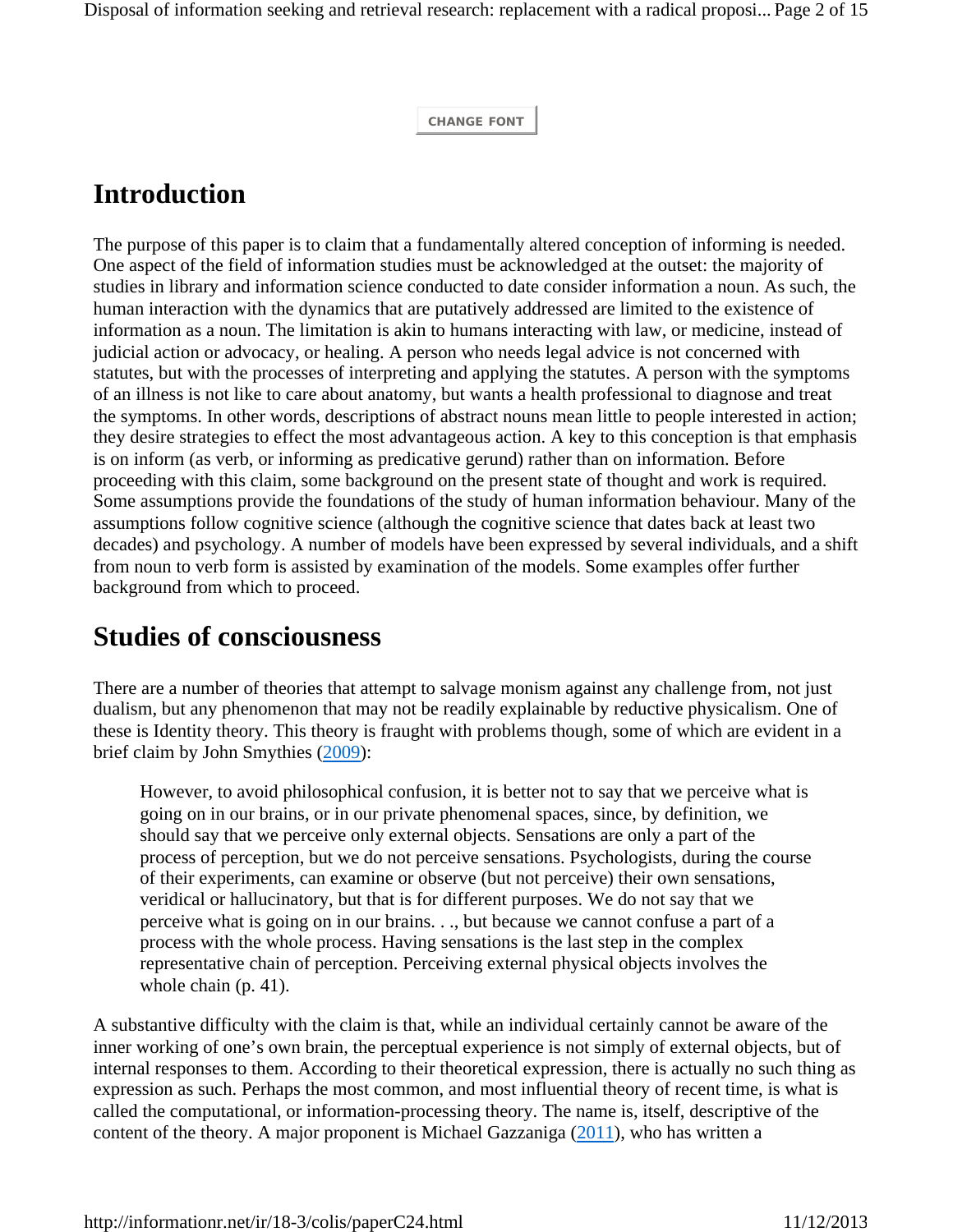considerable amount on the topic. He has mentioned work done by Benjamin Libet about a quarter century ago that demonstrated action preceding conscious decision to act (neurological stimulus occurring before statement of the decision to do something. Therefore, free will is a fiction, and conscious action is information processing. Gazzaniga omits informing readers that Libet, in a later work (2005) recanted his earlier conclusions and affirmed the strong possibility of free will and the falsehood of information processing. There is much more that can be said about what Walter Freeman calls the standard cognitive programme, but space does not permit further exploration here. Not all neuroscientists agree with the standard programme. Freeman (2000), one of the contrarians, says, "Some brain scientists, myself among them, are committed to a different point of view in which the power to choose is an essential and unalienable property of human life. . . . Meaning is a kind of living structure that grows and changes, yet endures" (pp. 4-5, 9).

The vast majority of information seeking and retrieval and human information behaviour research of the last four decades has followed, deliberately or not, what can be called the standard cognitive model, which has tacitly included action by human agents. Modern cognitive science is a relatively recent development, dating back to the establishment of formal associations and academic programmes in the 1960s. The standard cognitive model can be described rather briefly. The major premise holds that the mind is a corollary to behavior that can be identified in the brain. Neural activity that can be identified is the explanatory force governing actions, decisions, and illusions of free will. The standard model is deterministic, and that fact is not accidental. Physical phenomena, it is claimed, can be examined in ways that non- or extra-physical phenomena cannot be. The principle predecessor of the standard cognitive model was customarily some version or other of Cartesian dualism. The argument against Cartesianism, which has been very cogent, has been articulated by a number of people for a number of years (see Ryle, 1949).

With the demise of Cartesianism there had to be some replacement, which has been a kind of monism, in which the physical, or the body, is the existent entity. What Descartes presented was essentially a first-person perspective of consciousness, as was expressed by his *cogito*. By the middle part of the twentieth century that first-person view had been replaced, in part as a result of the following of logical positivism and of behaviorism. In the second half of the twentieth century, though, both positivism and behaviorism were discredited as false receptor phenomena (states that are experienced only physically). That the limitation to mere physicality is false may seem intuitive, but it must be examined in detail in order to accept or refute. A purely physical phenomenon can be stated as, "My pain at *t*= my c-fiber stimulation at *t*" (see Lycan, 1987: 11). The statement is not untrue, but it is incomplete, perhaps even deceptive. Lycan (1987) paraphrases a rather complex assessment of the physical and linguistic complications of the purely physical statement:

If *a* and *b* are "distinguishable" in the sense that we seem to be able to imagine one existing apart from the other, then it is possible that  $a \neq b$ , unless (i) "someone could be, *qualitatively* speaking, in the same epistemic situation" *vis-à-vis a* and *b*, and still "in such a situation a *qualitatively* analogous statement could be false," or [let us add] (ii) there exists some third alternative explanation of the distinguishability of *a* and *b*" [emphases in original] (p. 11).

While the statement is complex, the idea behind it is straightforward. There are identifiable and commutable distinctions between the physical states and other internal states that were not admissible by such programmes as positivism and behaviorism. Lycan (1987), to his discredit, mistakes Kripke to be a Cartesian, when Kripke's point is that there are multiple ways of expressing material events and phenomena. Lycan's materialism is too reductionist to provide a fruitful guide to the study of human information behaviour or information retrieval.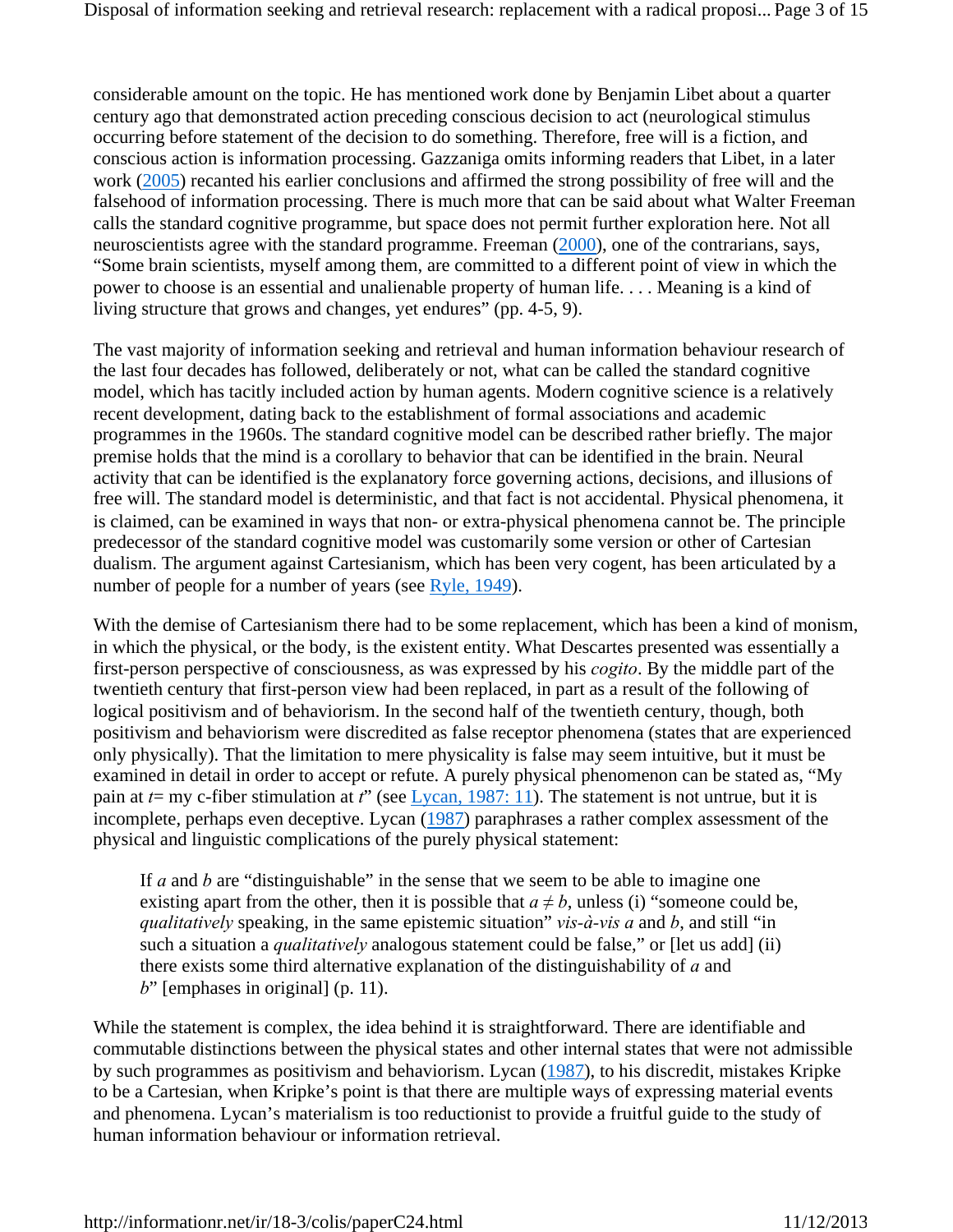Contemporary work in consciousness stubbornly holds to the computational, information-processing hypothesis. Daniel Bor (2012) is one of the latest to hearken back to the reductionist explanation of cognition, its origins, and its results. His entire book is an extended argument for the mind being nothing more than the brain. He  $(2012)$  does hedge his bet a bit:

almost all neuroscientists assume that the brain is a kind of computer, they recognize that it functions in a fundamentally different way from the PCs on our desks. The two main distinctions are whether an event has a cause and effect (essentially a serial architecture), or many causes and effects (a parallel architecture),and whether an event will necessarily cause another (a deterministic framework), or just make it likely that the next event will happen (a probabilistic framework) (p. 22).

There are two fundamental errors in Bor's positions: (1) not all neuroscientists agree with him (by a long shot), and (2) his list of choices include so many possibilities that scientific inquiry will be busy for decades (at least) resolving the problem. The value of mentioning his stance is the illustration that a reductionist stance remains popular. Space prohibits discussion of other reductionist theories, such as that of eliminative materialism (see Patricia Churchland, 1986), but is yet another neurosciencebased approach to the limitation of mind to brain states. The very use of the word "states" presumes objects to be located.

# **Information studies**

Early work in information science (information studies) tended to draw from the standard cognitive model, whether explicitly or implicitly. In the relatively early stages of the *cognitive turn* in information studies, Belkin and Robetrson (1976) presented a conceptual model of knowledge as defined by the standard cognitive model:

We should note here that structure should be regarded as a category, rather than a concept; that is, it is of universal applicability (in a sense, everything has structure). This does not affect our argument: all it means is that we have to be careful when defining things in terms of structure. When we consider the term "information" as it has been used in the past, it is difficult to understand what the various uses have in common—that is, what the basic notion conveyed by the term is. In our view, the only basic notion common to most or all uses of information is the idea of structures being changed. We are therefore tempted to define it as follows: *Information is that which is capable of transforming structure* (p. 198).

Their model may not be the first in the field, but it has been very influential. They also provide a graphic model that captures the standard cognitive model with no ambiguity.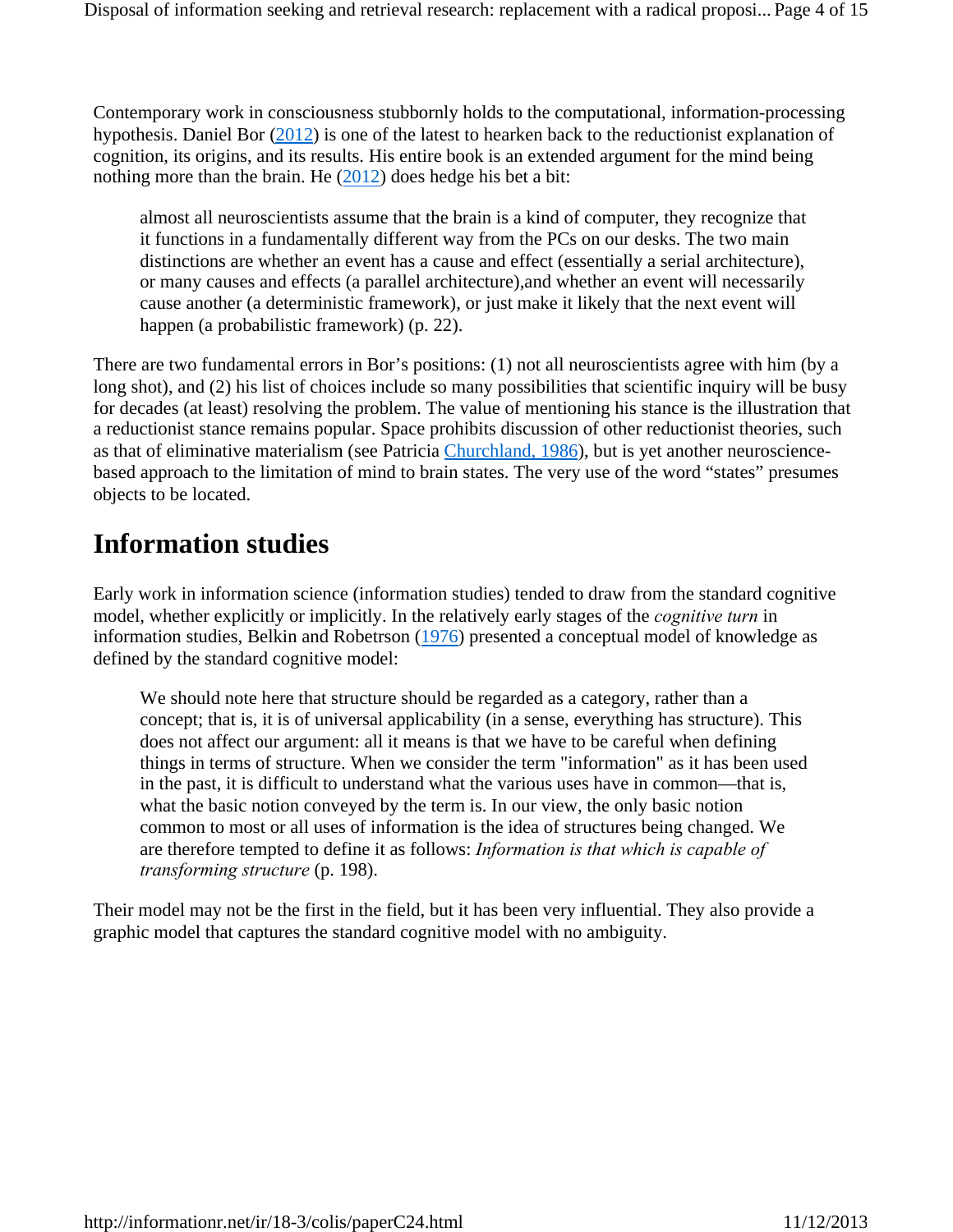| <b>A TEXT</b>      | (in information<br>science) is a<br>collection of signs<br>purposely structured<br>by a sender with the<br>intention of<br>changing the image-<br>structure of the<br>recipient. |
|--------------------|----------------------------------------------------------------------------------------------------------------------------------------------------------------------------------|
| <b>INFORMATION</b> | (in information science)<br>is the structure of any text<br>which is capable of<br>changing the image-<br>structure of a recipient.                                              |

Figure 1: The basic concepts of information science (Belkin and Robertson, 1976: 201)

In later work Belkin (1982) and colleagues attempted to address shortcomings of the efforts in human information behaviour to limit inquiry to user satisfaction with retrieval of materials (omitting "informing"). As they state, "This new approach recognizes that a fundamental element in the IR situation is the development of an information need out of an inqdequate state of knowledge" (p. 62). In their review of the thought on IR work at the time they refer to Gerd Wersig (1971), who corrects the misapprehension that individuals have an unfulfilled information need; rather, individuals recognize the need to solve a problem and explore ways to resolve the problem by eliminating an inadequate knowledge base (in other words, to be informed). Belkin and Robertson (1982) created a graphic design of their model, in which the elements of ASK can be realized (p. 65).



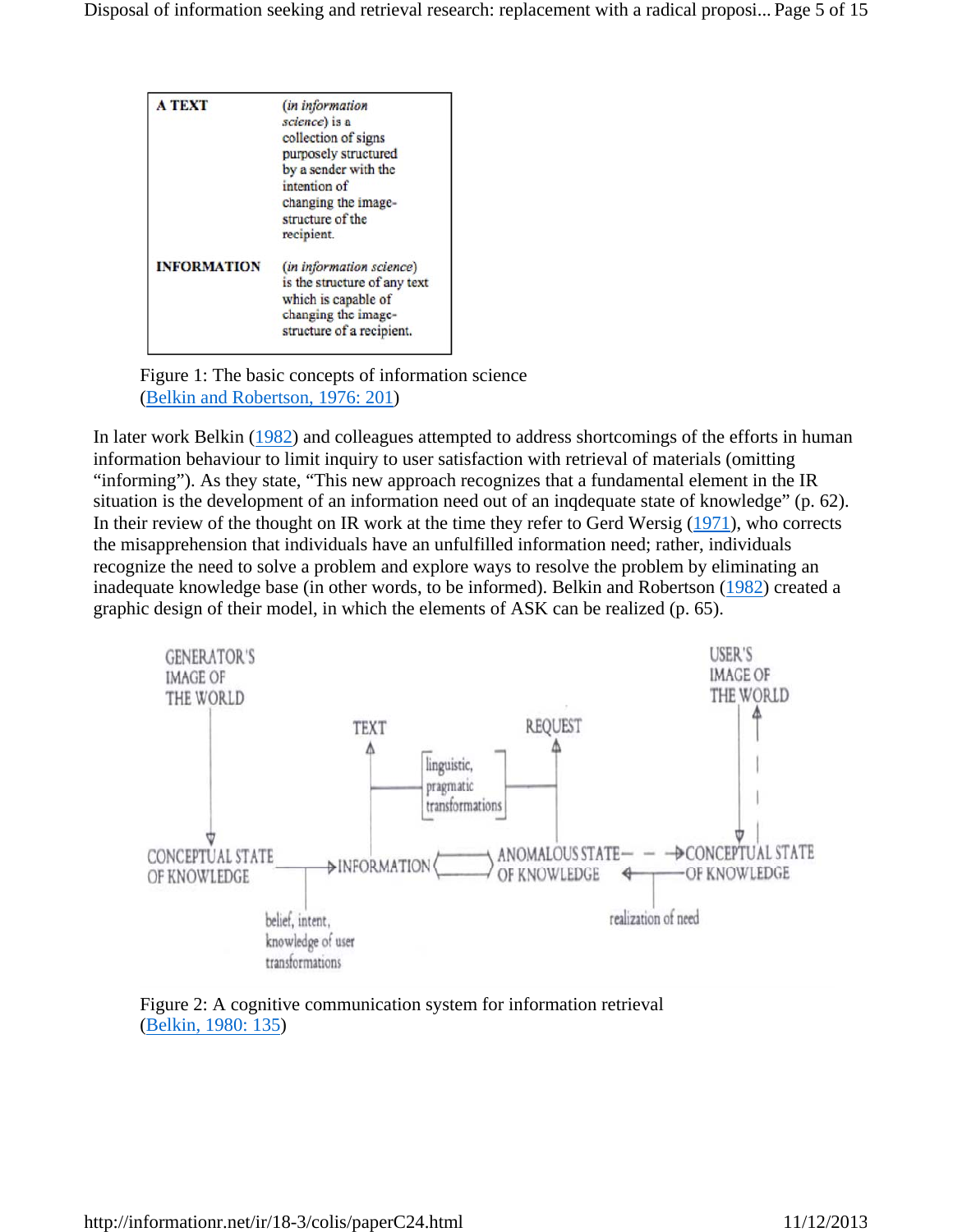

Figure 3: Multi-tasking information behaviour and information task switching (Spink, 2004: 347)



(Wilson, 2006: 659)

Perhaps the most extreme anti-subjective position is articulated by Zbigniew Gackowski (2010). In fact, his admitted purpose is to eliminate subjectivity and reduce information seeking and retrieval processes to objective measures. For example, he says:

Key questions that the physical view addresses unambiguously are as follows: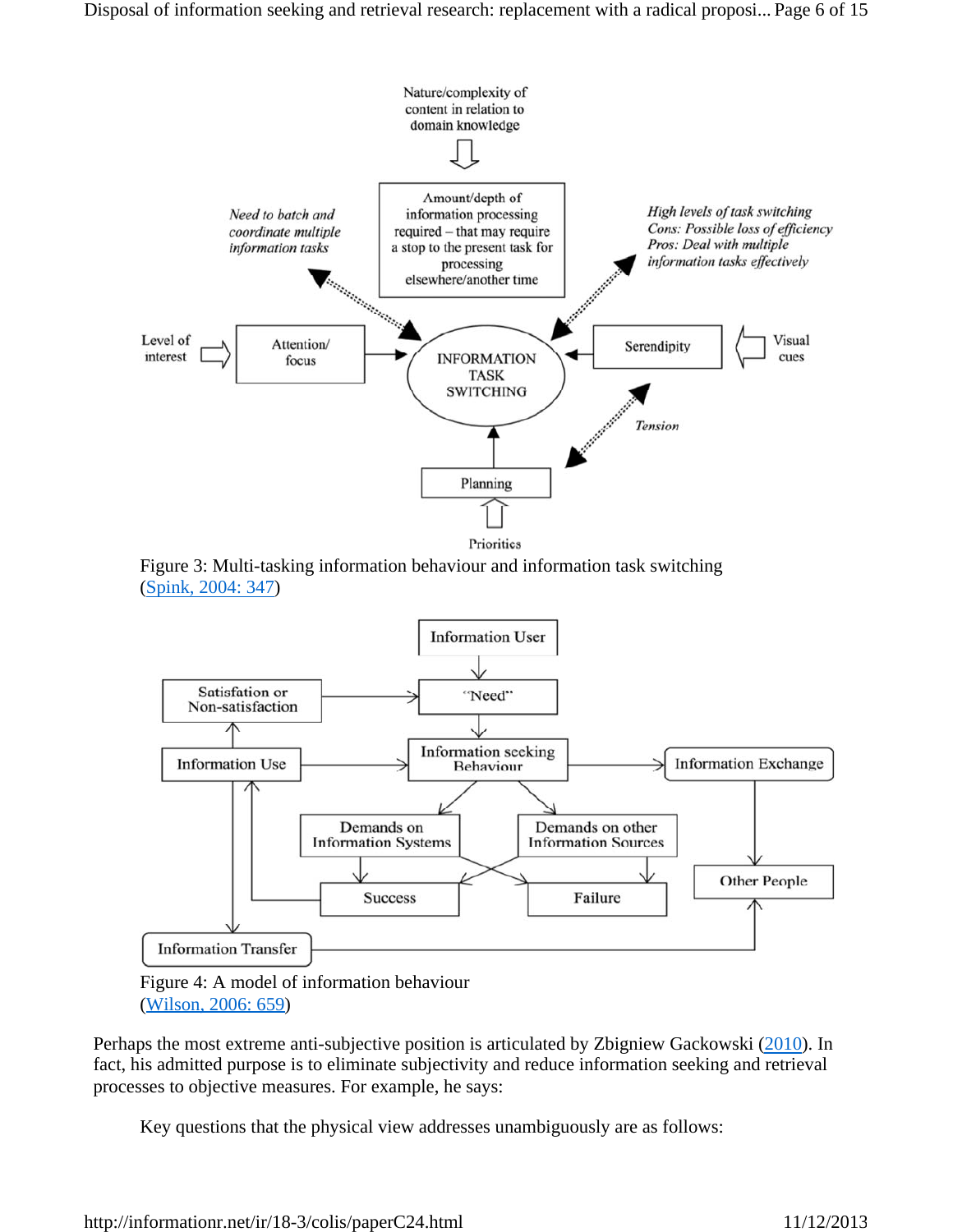- 1. Is informing limited to cases involving human clients?
- 2. How should information and data be distinguished?
- 3. How does informing (between informing entities and entities informed) differ from what takes place within the entity informed—the client?
- 4. May the qualifier "subjective" be meaningfully applied to information?

*Informing*, *human clients*, and *subjective* have little meaning in his programme, so he proposes a mechanistic and reductive systems-based model.

# **Discussion of the models**

There are some consistent features of these models, even as they address somewhat distinct elements of information seeking and retrieval. At the heart of the process is a known needs with a series of measures of purely physical aspects of information. Gackowski's model clearly expresses his bias. These models are made possible, in part, by the idea, propounded by Buckland (1991) of information as thing, as a physical entity that can be studied as such.



In an information seeking and retrieval task (according to the model), an information seeker has some grasp on what is needed/wanted and what is missing. There is some desideratum that can ultimately be identified and the absence can be resolved through the process indicated by the models. Spinks's (2004) model, for example, includes both planning and serendipity. The seeker has a starting point that is identifiable and that forms a relative or comparative point from which to proceed. There may, at times, be a need to depart from the starting point as other possibilities arise and draw the seeker's attention. There could then be an iterative process of informing and questioning, assisted by functions of multi-tasking. In her model, it is the task switching that is central; resolution of an information seeking problem is not addressed directly.

The objectives of Wilson's (2006) model are different from those of Spinks. There is an initial query expressed by a searcher in the material form of a "need." What follows explicitly is a putative process of information behavior. That process entails specific subsequent acts, including seeking the resources offered by formal systems or less formal resources, including asking other individuals for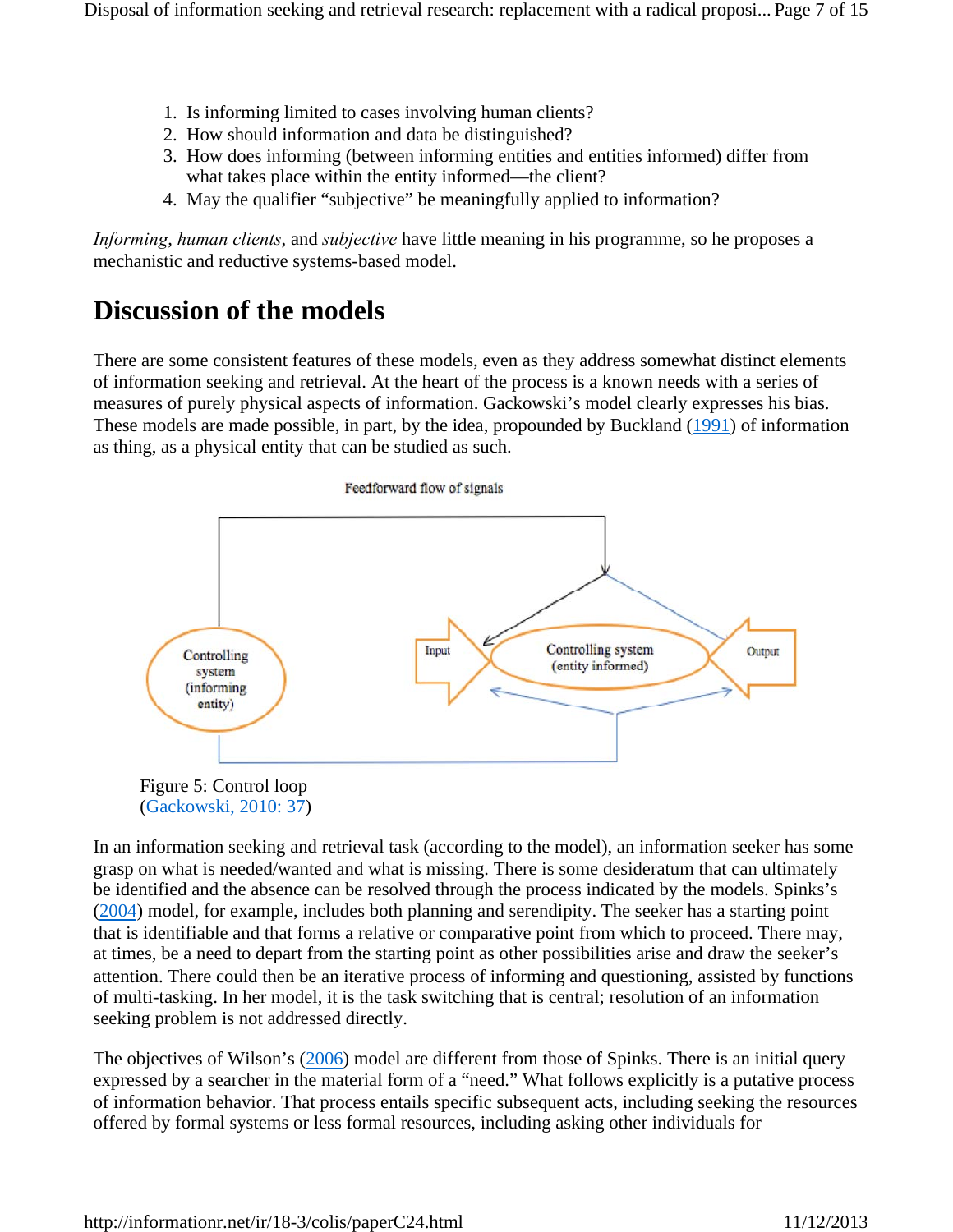information. These actions then result in success of failure, with success leading potentially to use of the information and ultimate satisfaction or non-satisfaction. This linear model leaves much to be desired. For example, there is no relationship between the use of formal systems and less than formal resources, although an information seeker may well choose to employ multiple means of exploration. Perhaps the most important shortcoming of this model is that processes have ending points, including the final decision on satisfaction. Any model that would illustrate such claims graphically should be based on sound empirical evidence. The relation of this model to actual process of information seeking and retrieval is incomplete at best and misleading at worst.

Erdelez attempt illustrates processes that can occur when individuals are open to information resources that may not be directly pertinent (or may be peripheral) to the immediate need at hand. For example, an individual may be searching with a particular goal in mind, but may come across some pertinent information that is not foremost in the seeker's consciousness. The model suggests ways by which the seeker may alter the searching process through the act of searching and by means of retrieval. It includes elements that the other models do not, including the potential for informing. A drawback is that this still depicted as a linear exercise in consciousness. There is an established pathway of cognitive and conscious reception of potentially informing communication. The pathway of departure is discreet; it does not provide for possible connections between the original task and the one to which the searcher is diverted. Also, there is inadequate explanation of how the searcher is able to return to the original task. What changes in consciousness might be necessary to enable this phenomenon to occur?

# **A Different Idea of Consciousness**

Explication of the pathways adopted by all of the models adopts an inherent presumption: The knowledge of the creator of the process has first-person knowledge. It was mentioned above that the first-person stance was abandoned some years ago, but the abandonment may have been premature. Lynne Rudder Baker (2003) presents an argument that revives the existence of first-person knowledge that is different from (and indeed cannot be compared to) third-person knowledge. The example she uses is Timothy McVeigh and his awareness that his execution was swiftly approaching was something only he be conscious of directly. Other people could have awareness of the upcoming event, but they could not share his conscious state; in other words, others cannot have the same conscious of the event that is about to occur to McVeigh as a subject. In effect, Baker is rejecting a claim that persists even today that all things are knowable by means of scientific examination (stance generally referred to as scientism). She expresses the difference between first-person knowledge and first-person understanding as the error of scientism: "Scientism is not itself a scientific claim; it is a philosophical claim about science" (p. 165). The difference is enormous and affects all examination of consciousness. First-person knowledge is fundamentally distinct from other knowledge , sentience, or awareness. Baker (2003) continues:

There are two kinds of knowledge that have first-person propositions as objects: (1) knowledge of propositions known as self-justifying (e,g., I exist [as thought by me now]); and (2) knowledge of propositions justified for the knower by evidence or observation. . . . What the first-person perspective makes possible is not just knowledge of first-person propositions, but conscious awareness of one's knowledge. One cannot only know that he\* exists (or that he\* is going to die in two days), but can also be consciously aware of knowing the things (pp. 169-79).

These are only the first steps towards a complete reconsideration of consciousness and informing within the context of Linformation studies. What follows is rather radical, especially in its almost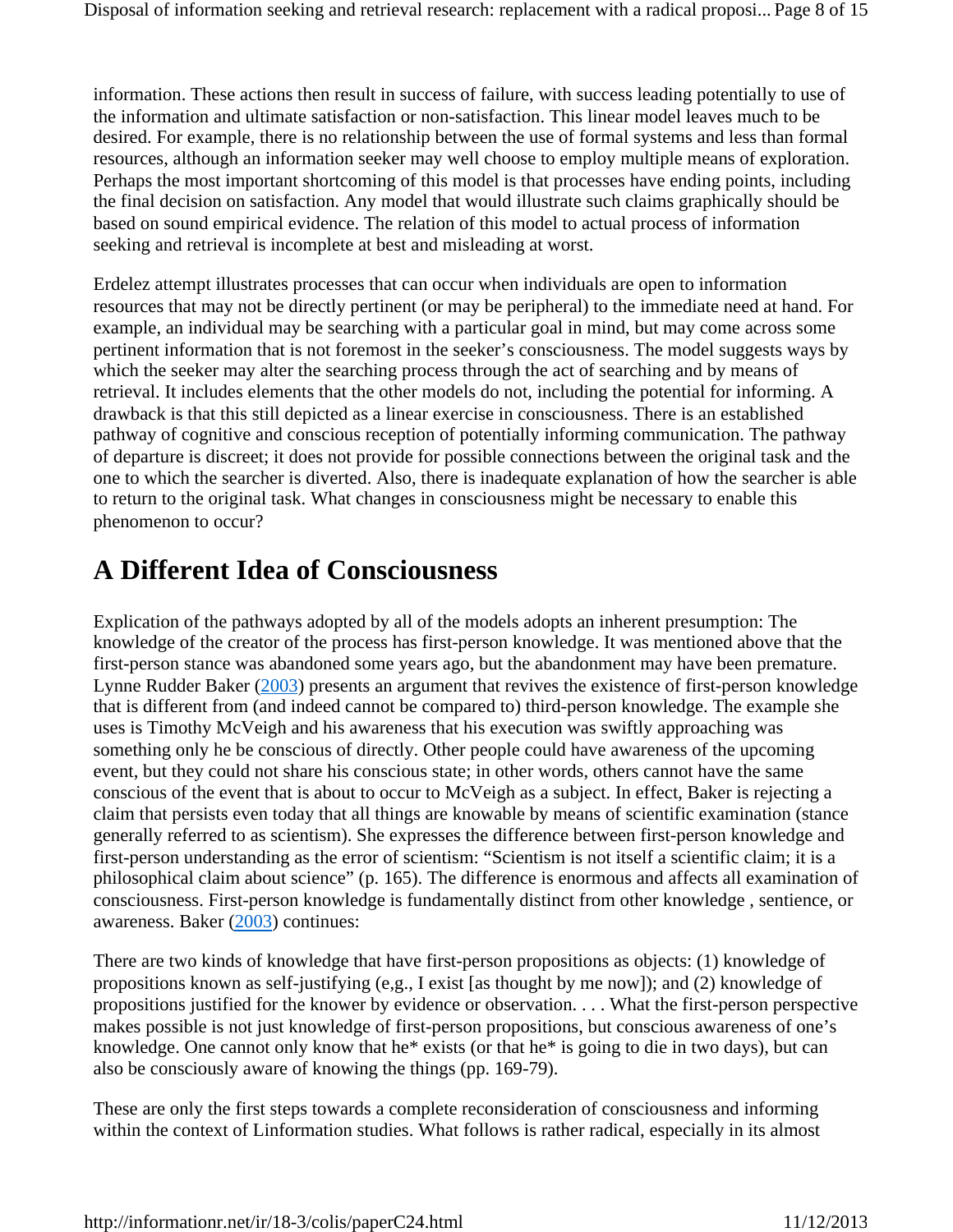complete rejection of the conceptions, inquiry, and ideology of information seeking and retrieval to date. The principle re-conception has its foundations in what can be called embodied consciousness (or, by extension, embodied informing). The key to this new approach is the emphasis on what is taken to be knowledge as well. A thoroughgoing analysis would have to include a critique of Karl Popper and followers, as well as everyone who believes that libraries are physical repositories of knowledge. Both positions are false, but the reasons for their shortcomings would require a longer paper. Suffice it to say that the radical position rejects these stances as not merely inadequate, but misguided.

A straightforward starting place is with John Searle's (2004) objection to many contemporary ideas about consciousness: "I write out of the conviction that the philosophy of mind is the most important subject in contemporary philosophy and that the standard views—dualism, materialism, behaviorism, functionalism, computationism, eliminativism, epiphenomemalism—are false" (p. 6). What is left is something that is new to research in information studies. Colin McGinn (1999) takes the skepticism a step further: "human phenomenology is not reducible to our physiology, since an alien scientist who did not share our senses would not learn our phenomenology just by delving into our brains" (p.23). McGinn's observation will be connected to the models and discourse on contemporary seeking and retrieval work momentarily. Understanding of the brain-mind link is greatly overstated at this time. An example of the undeserved optimism is evident in neuroscientist Steven Rose's (2005) claim that "the apparently seamless process of observing, evaluation and choosing between images based on past experience involves multiple brain regions, not necessarily connected via simple synaptic pathways. Achieving such coherence is called 'binding', and, as I have said, is the central theoretical problem for twenty-first neuroscience" (p. 157). The binding problem is addressed, not just in neuroscience, but in linguistics (more effectively) as well. Rose's optimism may be admirable, but despite the successes of neuroscience, that answer that he seeks is still elusive. Likewise, a complete understanding of information seeking and retrieval, limited by "information," remains as intractable as it has for the past four-plus decades.

A challenge that embodied informing has to deal with is what David Chalmers (2010) calls "spatial unity" (p. 500). Briefly stated, the unity in question need not be (indeed rarely is) perception of two things being the same; it is a complex perception of more than one thing being in proximity in some simple or complicated way. Chalmers examines spatial unity from a rather straightforward physical way (or, in the terminology of philosophy of mind, in the phenomenal sense). There is, however, a potentially rich manner of investigation that will be a focus now. To begin, it must be recognized that the phenomenological aspect of perception is physical, not simply analogous to the physical. That said, whereas the customary information seeking and retrieval work tends to be deterministic, the human activities examined here are nondeterministic. Not an easy concept to grasp, examples should be used to clarify it. A teacher probably prepares a lecture or the structure of a class, but the teacher may well be unaware of what she will say until she says it. The nature of consciousness is such that spontaneity is possible. By the same token, the teacher may actually be surprised by thoughts and speech as the class progresses. The listener in the class usually does not act on the basis of representation (connecting the language directly with reality or with signs of a certain sort). The fact that a class is governed by space, time, participants, and other factors does not result in determined results.

Many of these kinds of principles are expressed (defined) by Maurice Merleau-Ponty (1962). He claims that "Existence is indeterminate in itself, by reason of its fundamental structure, and in so far as it is the very process whereby the hitherto meaningless takes on meaning" (p. 169). Merleau-Ponty emphasizes that indeterminacy is, in itself, a positive phenomenon. By that he means that logic is not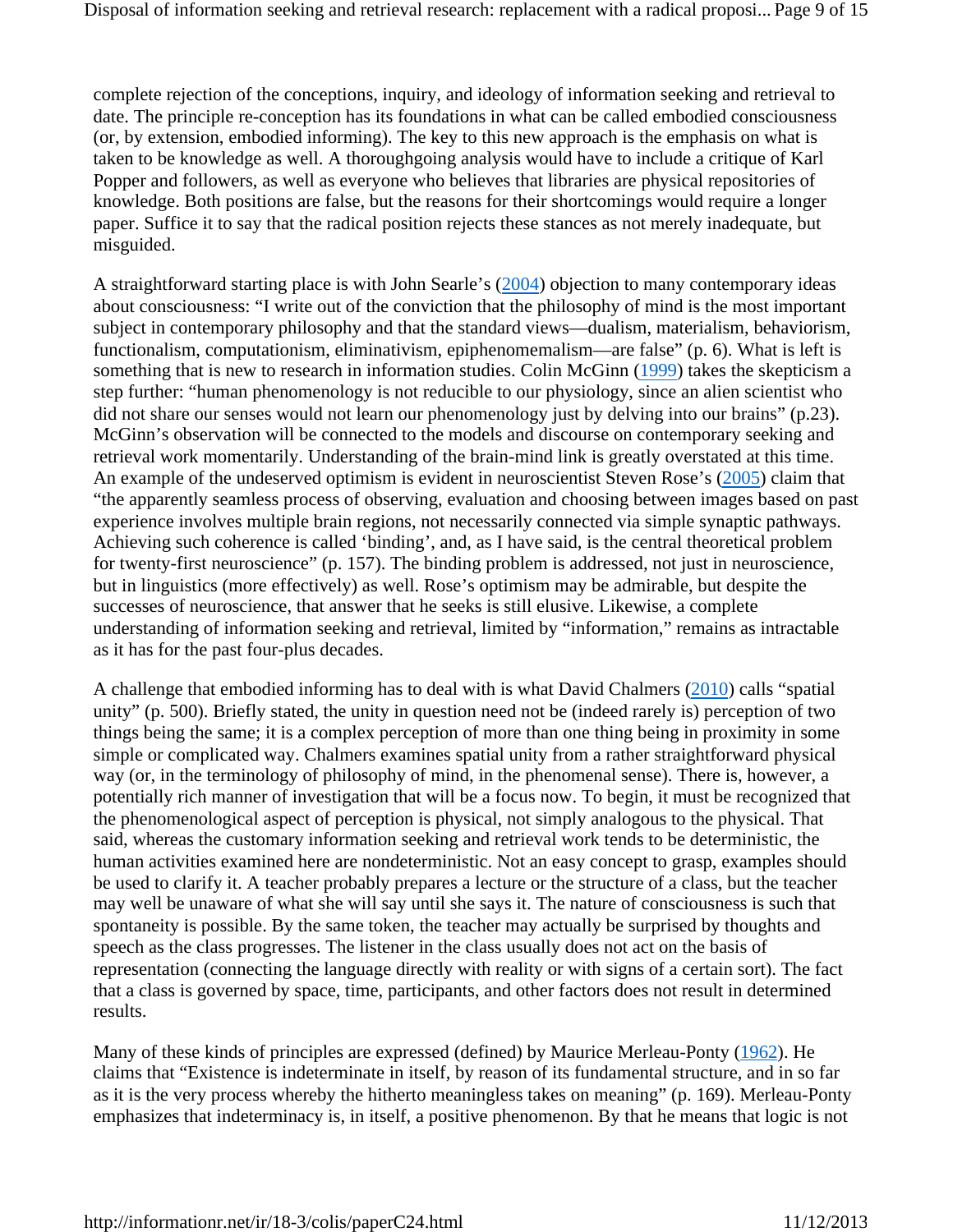primary; expression is important. Empiricism as it has been practiced since the early twentieth century objectifies phenomena to the extent that phenomena are nothing more than the extension of appearance in the world. The perception by the senses is ignored, so a theoretical articulation defined by objectivism governs inquiry. The perceptual theory of Merleau-Ponty (1962) has a completely different foundation. Permanence is not limited to physical presence (in informational terms this is analogous to the absolute presence of informational artifacts that are assessed as visible phenomena only). Merleau-Ponty (1962) says that the permanence of an object "is not a permanence of the world, but a permanence on my part" (p. 90). Observation is not solely intellectual; it is physical, sensory. So, consciousness is an extensive act.

The essence of embodiment is summed up by Francisco Varela and colleagues (1991):

By using the term embodied we mean to highlight two points: first, that cognition depends upon the kinds of experience that come from having a body with various sensorimotor capacities that are themselves embedded in a more encompassing biological, psychological, and cultural context. By using the term action we mean to emphasize once again that sensory and motor processes, perception and action, are fundamentally inseparable in lived cognition (pp. 172-73).

The brain is absolutely essential for consciousness, and consciousness is absolutely essential for informing. The challenge is to demonstrate precisely what constitutes informing. The stance here is that the discursive practices that typify information seeking and behavior—that is, the structural determinacy of systems—is mistaken. The mistake can be stated in part as the error of contemporary research as a search for nomological structures. Laws, as they are sought by researchers (and as they have been depicted negatively by Searle), do not exist. The work in information studies has, for the most part, ignored the mind-body problem that has plagued philosophers for centuries. The lack of action by information studies researchers is not particularly surprising, since the problem has not received serious attention from neuroscientists. Nonetheless, the work in information seeking and retrieval has assumed that there really is no mind-body problem and that each of us has access to the consciousness of each other. The models depicted above illustrate the assumption: a searcher acts as though the creators of the artifacts they find have consciousnesses too. At an extreme, a searcher may presume that the system itself is conscious and is able to comprehend the search terms just as a human can. Philosophers refer to the mind-body challenge as the "hard problem." McGinn (1999) summarizes: "I can only be sure that I have consciousness, and the reason for that is that I can be sure that I have consciousness without solving the mind-body problem, because of the unique access I have to my own consciousness" (p. 199).

The conundrum can be translated into information studies research. Once again, the above models, plus the discourse typified by Belkin, et al., Wilson, and Saracevic (see 2007; although Saracevic does admit to affective elements of relevance), and others, contain inherent presumptions of other consciousnesses, other minds. If a search is able to reveal meaning contained within artifacts without access to those other minds—there is a serious error that seems to be, once again, intractable. A consideration that must underlie information studies inquiry is acceptance that linguistic acceptance determines an individual's subjectivity and thinking. An indeterminstic premise (as Merleau-Ponty clearly demonstrates) shows that nonlinguistic elements are part of consciousness. The nonlinguistic components are vital to individuals' ability to perceive both the world as it is and the world as it is represented in the mind. Both kinds of perception help to construct awareness and, so, knowledge.

There is a rather simple answer to the dilemma that exists in information studies: "contrast the fact that brain states themselves may be known by any number of different objective methods. These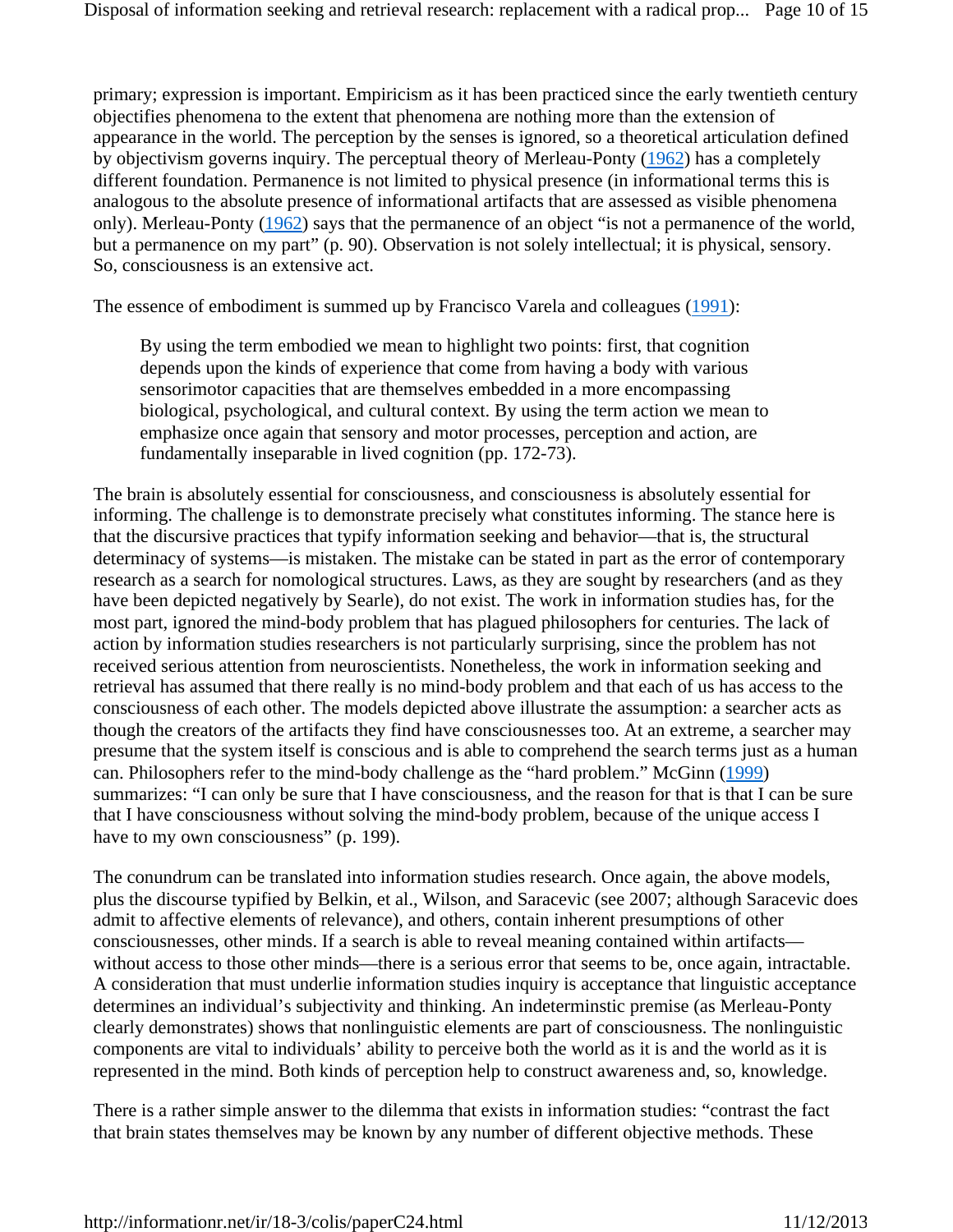different methods yield the same objective knowledge of them; regardless of which of these methods is used, exactly the same objective fact is determined. *This is not true for subjective states*" [emphasis added] (Georgalis, 2006, p.89). information studies research emphasizes the first (rather trivial admission) and ignores the latter. There is no mechanism that can "measure" subjective states, judgments, or perceptions (see McGiin above). The most common error attached to Georgalis's assessment is the assumption of a "third-person" perspective from which individuals' actions can be examined. In information studies the third person is usually the researcher, who attempts to insert himself or herself into the subject's consciousness. The insertion may actually confound the subject's consciousness by diverting it from the essence of one's own consciousness. Conclusions about searching—including the statement of a question (which may be constrained by limitations or perturbations of perspective), the terms used to represent the question, and the nature of the artifacts retrieved—can pervert the entire process of inquiry. The conclusions, which are commonly applied, omit an enormous wealth of potential understanding of the subject.

Some items remain to be discussed in this radical proposal. One is memory, which is seldom mentioned in information studies literature. For example, Henri Bergson is not mentioned as a "Person" in Library, Information Science & Technology Abstracts with Full Text. Bergson has expressed some of the most sophisticated ideas about memory in the last century. He distinguishes between the automatic memory that allows us to follow traffic laws and other conventional actions, and personal memories, which enable contemplation (for Bergson the integration of memory and action). For him, memory is a component of a very complex consciousness, depicted in part by what he refers to as the "inverted cone." The cone represents memories that are parts of dynamic systems which enable memories to flow into the perception and action of the present.



Figure 6: Inverted cone (Bergson, 1911: 169)

Bergson's conception of memory carries with it a theory of space and time that few had previously conceived. Merleau-Ponty (1962) acknowledges the uniqueness of Bergson's idea, remarking that it does have shortcomings, but no difficulties that render it inapplicable to the examination of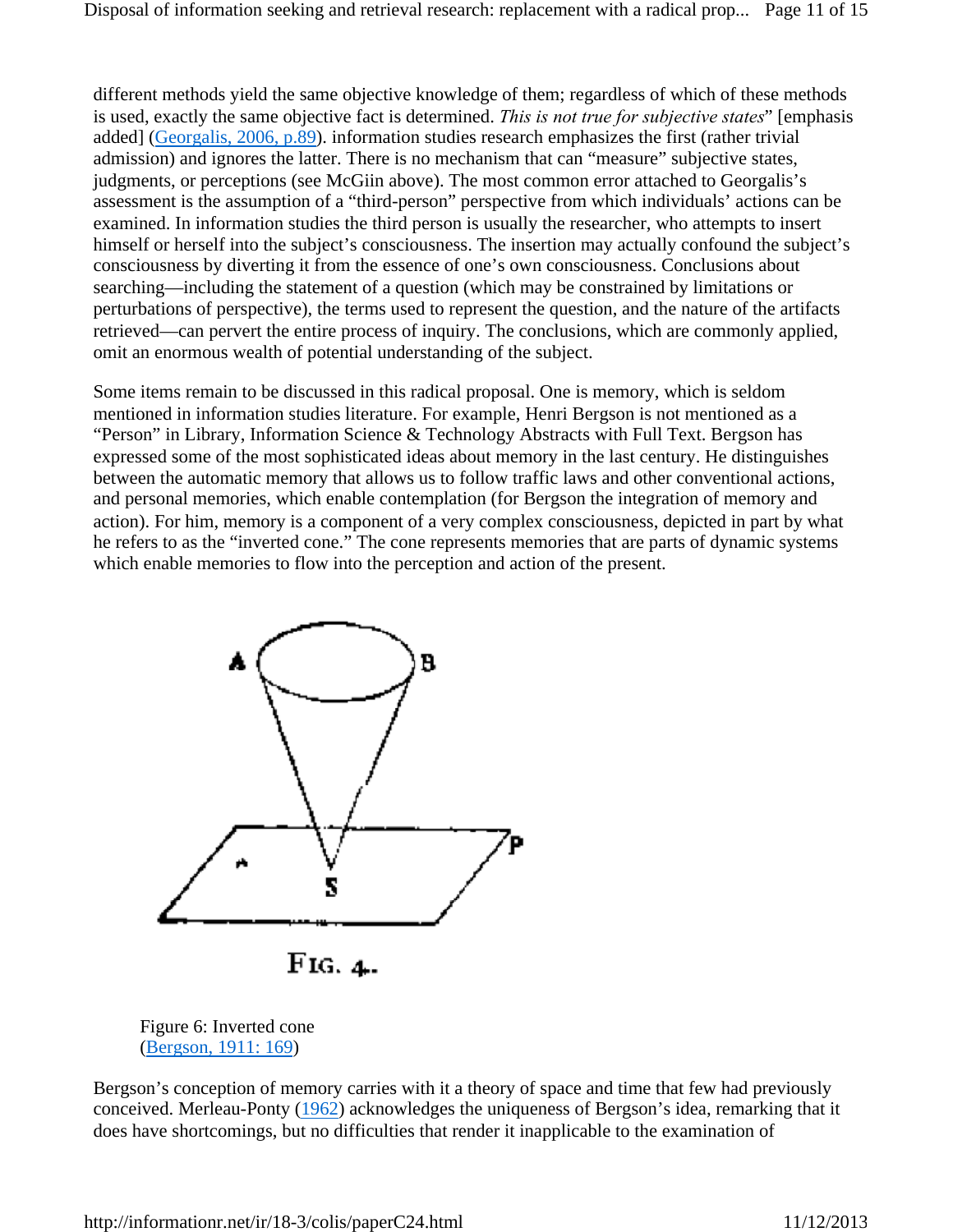consciousness. To reiterate, Bergson's conception includes space as well as time. As is the case with other matters, Bergson's unity of space and time suggests other scientific programmes, such as quantum mechanics (although that cannot be addressed here (see Budd, forthcoming)). That programme is non-deterministic, probabilistic, and opposed to many standard notions of conventional science.

It seems relatively simple to devise models to reflect deterministic processes that are limited and do not embody the entirety of informing (see above). The complex depiction of what has been said in the second part of this paper is much more difficult to depict graphically.

One last point will be mentioned here as a key component of this proposal. The concept of intentionality is one that is mentioned in many contexts by scholars of various backgrounds. One in particular is pertinent to consciousness as defined in this examination. It is John Searle (1992) who provides a clear definition of intentionality as a complex relation to consciousness. According to Searle, to be able to respond to something, or create a proposition, an individual must have a Network of intentions from which to draw. The selection is extraordinarily complex, not likely to be the same twice, connected in different ways at different times. Moreover, the Network is, itself, fluid and dynamic; as is the case with Bergson's inverted cone, the Network is recursive and builds upon itself and its own formation. A difference between Searle and Bergson is that Searle has come to believe that memory is, in some ways, a mechanism that helps to generate modes of consciousness. In short, the past helps to create the present. One more matter deserves attention here: along with the Network comes the Background, and Searle (1992) says that the "application depends on contingently existing biological and cultural facts about human beings" (p. 191). Searle's stance is echoed more recently by Jesse Printz (2012), who says, "Culture and history are essential to an understanding of who we are and how with think and act" (p. 365).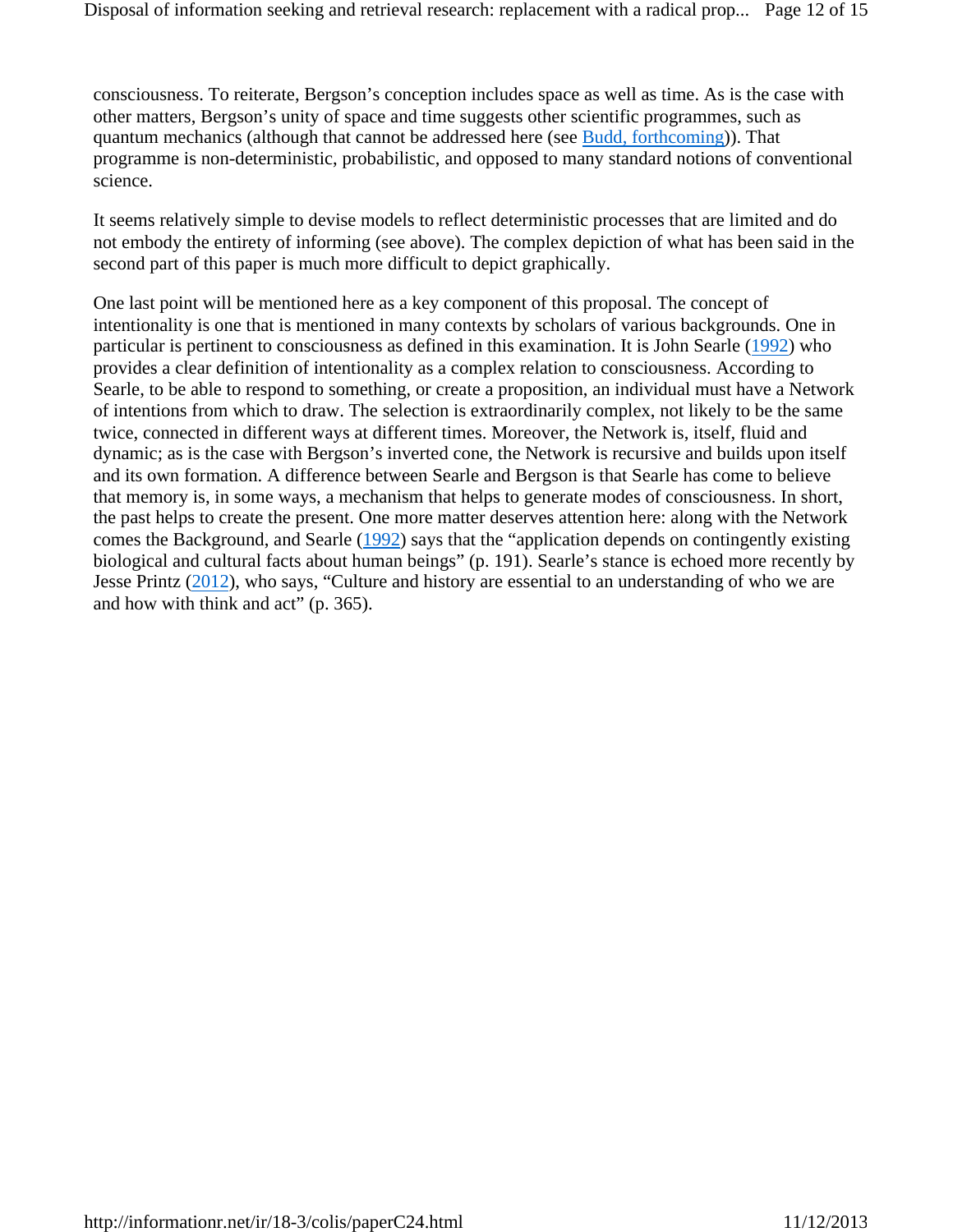



# **Alternative model**

This model may not be ideal, but it captures some of the vital elements of the radical proposal. Much more work must be done on this topic, and some components were referred to only briefly or obliquely. The primary purpose, as was stated earlier, is to transform research on information seeking and retrieval. It remains to be seen if this occurs. In developing a model such as this, a debt is owed to work done by Hjørland (2010) and Day (2011).

**References**

- Baker, L.R. (2003). Must science validate all knowledge? In Sanford, A, ed. The nature and limits of human understanding. *London: University of Glasgow*
- Belkin, N. J. (1980). Anomalous states of knowledge as a basis for information retrieval. Canadian Journal of Information Science, 34, 55-85.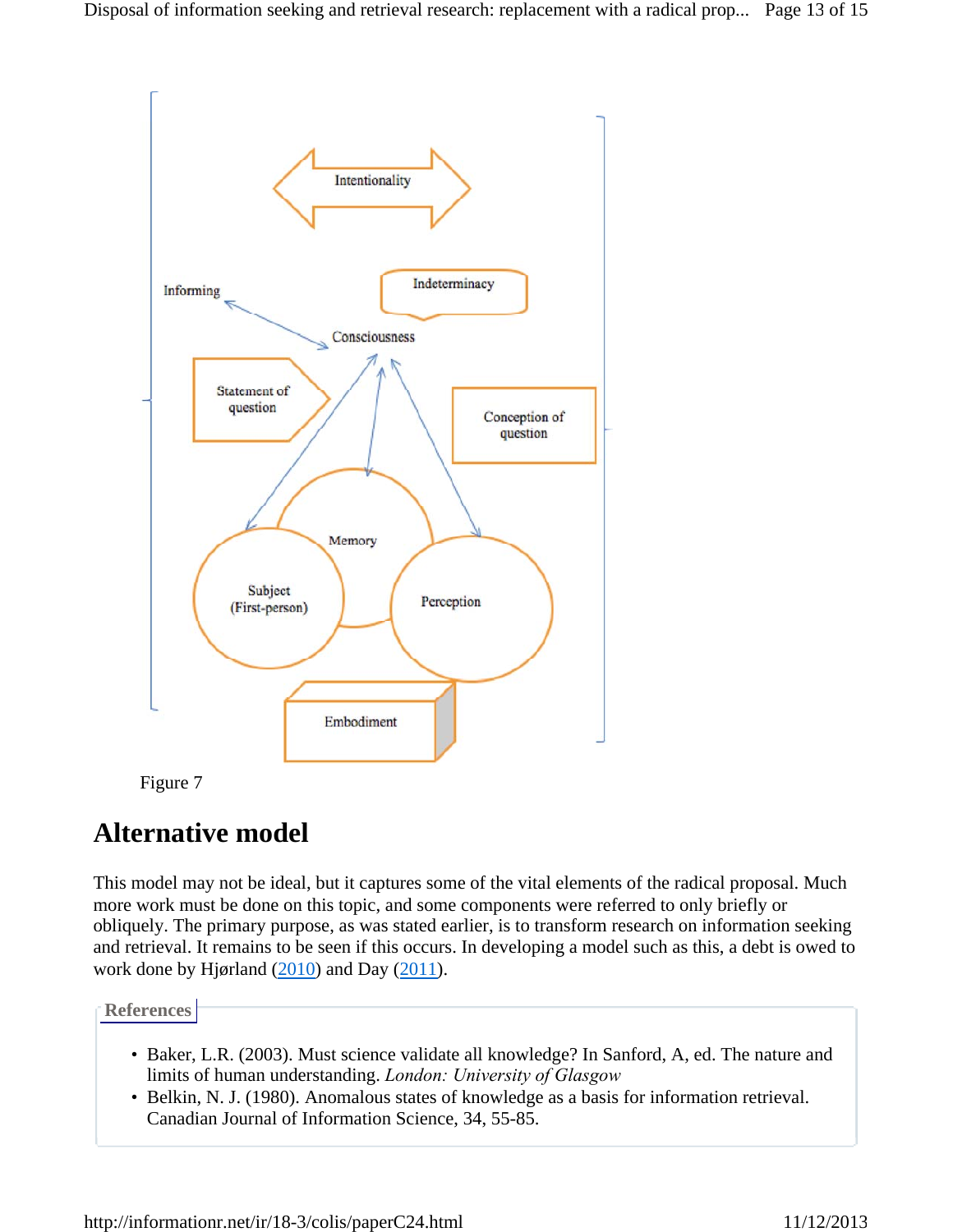- Belkin, N. J. & Oddy, R. N. (1982). ASK for information retrieval, Part I: Background and theory. Journal of Documentation, 38, 61-71.
- Belkin, N. J. & Robertson, S. E. (1976). Information science and the phenomenon of information. Journal of the American Society for Information Science, 27, 197-204.
- Bergson, H. (1911). Matter and memory, trans. N.M. Paul and W.S. Palmer. *London: Allen & Unwin*
- Bor, D. (2012). The ravenous mind: How the science of consciousness explains our insatiable search for meaning. *New York: Basic Books*
- Buckland, M.K. (1991). Information as thing. *Journal of the American Society of Information Science*, **42**, 351-360
- Budd, J. M. (Forthcoming). Re-Conceiving information studies: A quantum approach. *Journal of Documentation*
- Chalmers, D.J. (2010). The character of consciousness. *Oxford: Oxford University Press*
- Churchland, P.M. (1986). Neurophilosophy. *Cambridge, MA: MIT* Press
- Day, R. (2011). Death of the user: Reconceptualizing subjects, objects, and their relations. *Journal of the American Society for Information Science and Technology*, **62**, 78-88
- Freeman, W.J. (2000). How brains make up their minds. *New York: Columbia University Press*
- Gackowski, Z. (2010). Subjectivity dispelled: Physical views of information and informing. *Informing Science: The International Journal of an Emerging Transdiscipline*, **13**, 35-52
- Gazzaniga, M.S. (2011). Who's in Charge? Free Will and the Science of the Brain. *New York: Harper/Collins*
- Georgalis, N. (2006). The primacy of the subjective: Foundations for a unified theory of mind and language. *Cambridge, MA: MIT Press*
- Hjørland, B. (2010). The foundation of the concept of relevance. *Journal of the American Society for Information Science and Technology*, **61**, 217-237
- Libet, B. (2005). Mind Time: The Temporal Factor in Consciousness. *Cambridge, MA: Harvard University Press*
- Lycan, W. G. (1987). Consciousness. Cambridge, MA: MIT Press.
- McGinn, C. (1999). The mysterious flame: Conscious Minds in a material world. *New York: Basic Books*
- •
- Merleau-Ponty, M. (1962). The phenomenology of perception, trans. By C. Smith. *London: Routledge*
- Papineau, D. (2002). Thinking about consciousness. *Oxford: Oxford University Press*
- Printz, J.J. (2012). Beyond human nature: How culture and experience shape the human mind. *New York: Norton*
- Rose, S. (2005). The future of the brain: The promise and perils of tomorrow's neuroscience. *Oxford: Oxford University Press*
- Ryle, G. (1949). The concept of mind. New York, NY: Barnes & Noble.
- Saracevic, T. (2007). Relevance: A review of the literature and a framework for thinking on the notion in information science. Part II: Nature and manifestations of relevance. *Journal of the American Society for Information Science & Technology*, **58**, 1915-1933
- Searle, J.R. (2004). *Mind: A brief introduction*. Oxford: Oxford University Press
- Searle, J.R. (1992). A rediscovery of the mind. *Cambridge, MA: MIT Press*
- Smythies, J. (2009). Brain and consciousness: The ghost in the machines. Journal of Scientific Exploration, 23, 37-50.
- Spink, A. (2004). Multitasking information behavior and information task switching: An exploratory study. *Journal of Documentation*, **60**, 336-51